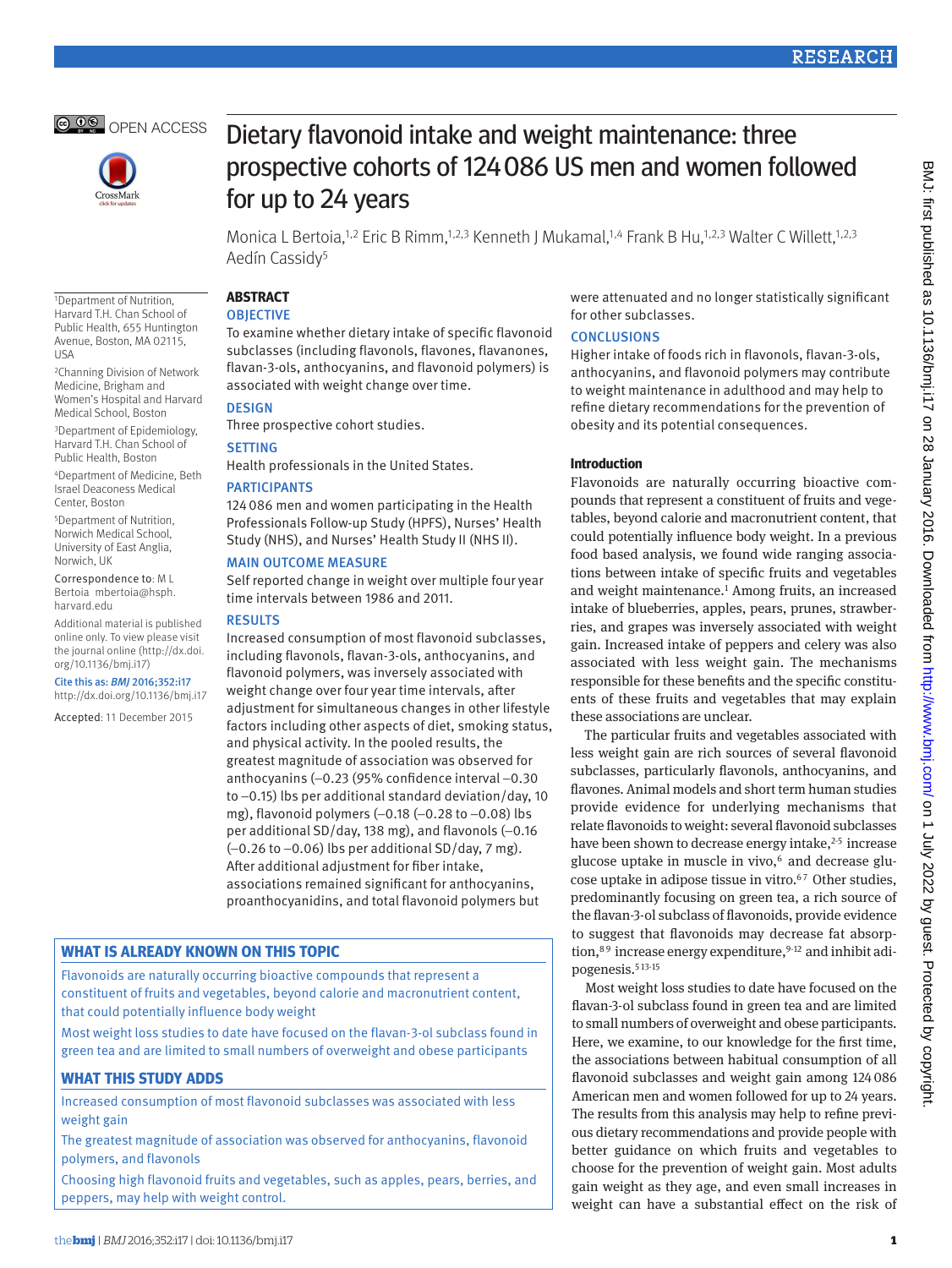hypertension,<sup>16</sup> diabetes,<sup>17</sup> cardiovascular disease,<sup>1819</sup> cancer,20 and mortality.21 Strategies to help people to maintain a healthy weight from childhood onward are therefore critically needed.

#### **Methods**

#### Study populations

We used three large prospective cohorts of American men and women from 50 states for this analysis. The Health Professionals Follow-up Study (HPFS) began in 1986 and enrolled 51 529 male health professionals aged 40-75 years.22 The Nurses' Health Study (NHS) began in 1976 and enrolled 121 701 female nurses aged 30-55 years.23 The Nurses' Health Study 2 (NHS II) began in 1989 and enrolled 116686 younger female nurses aged 25-42 years.24

We excluded men and women with a history of chronic disease at baseline because of potential disease related weight loss. We considered the following to be chronic diseases: obesity (body mass index ≥30), diabetes, cancer, cardiovascular disease, renal disease, pulmonary disease, liver disease, ulcerative colitis, lupus, tuberculosis, multiple sclerosis, amyotrophic lateral sclerosis, and Parkinson's disease. With the exception of obesity and cardiovascular disease, we censored people who developed these conditions during follow-up six years before the date of diagnosis. We censored people who developed cardiovascular disease during follow-up at the date of diagnosis. We did not censor people if they became obese during follow-up.

We temporarily excluded women who were pregnant or lactating for one four year interval and censored people who reported gastric bypass surgery. We excluded people over age 65 at baseline and censored the remaining people when they reached age 65 owing to potential age related sarcopenia. Finally, we excluded men and women with missing baseline lifestyle data or who reported implausible energy intake (men <800 or >4200 daily calories; women <600 or >3500 daily calories). Our final analysis included 20525 men from the HPFS, 39 423 women from the NHS, and 64138 women from the NHS II (see supplemental table A for specific exclusions and supplemental table B for a comparison of original versus analysis cohorts).

#### Patient involvement

No patients were involved in setting the research question or the outcome measures, nor were they involved in the design and implementation of the study. There are no plans to involve patients in the dissemination of the results.

#### Assessment of weight

All participants self reported their weight in pounds via a questionnaire every two years. We calculated weight change within each four year period as the difference in weight between the beginning and end of each period, so negative differences indicate weight loss and positive differences indicate weight gain. There were a total of six four year periods in the HPFS and NHS (24 years of follow-up) and five in the NHS II (20 years of follow-up). Pearson correlation coefficients between self reported weight and technician measured weight were 0.97 among a sample of 140 women in the NHS and 123 men in the HPFS.25 We use a conversion factor of 0.454 to convert pounds to kg in the text.

#### Assessment of flavonoid intakes

All participants self reported their diet every four years using a validated,<sup>26</sup> semiquantitative food frequency questionnaire. We used the US Department of Agriculture (USDA) flavonoid content of foods and proanthocyanidin databases to create a database of the flavonoid content per serving of foods and beverages included on the study food frequency questionnaire.27 <sup>28</sup> We calculated a person's flavonoid intake as the frequency of consumption of specified portions of flavonoid containing foods multiplied by the flavonoid content (aglycone equivalents) per serving of that food, summed across all foods and beverages, as described previously.29

We derived intakes of seven flavonoid subclasses flavanones (eriodictyol, hesperetin, and naringenin), anthocyanins (cyanidin, delphinidin, malvidin, pelargonidin, petunidin, and peonidin), flavan-3-ols (catechin, gallocatechin, epicatechin, epigallocatechin, epicatechin 3-gallate, and epigallocatechin 3-gallate), proanthocyanidins (dimers, trimers, 4-6mers, 7-10mers, and polymers), flavonoid polymers (proanthocyanidins, theaflavins, and thearubigins), flavonols (quercetin, kaempferol, myricetin, and isorhamnetin), and flavones (luteolin and apigenin)—as well as total flavonoids (all subclasses summed). As a sensitivity analysis, we additionally examined flavonoid polymers excluding thearubigins because current quantification methods are somewhat crude. We did not include isoflavones in our analysis because levels are very low (<3 mg/d) in the habitual US diet and, from the extensive intervention studies, we know that an isoflavone intake of more than 25 mg/d is needed for any biological/clinical effect.30 <sup>31</sup>

#### Assessment of covariates

Participants reported their lifestyle habits and any recent physician diagnosed diseases via a questionnaire every two years. We included baseline age and body mass index for that particular four year period as covariates in our main models, as well as change in smoking status, physical activity level,<sup>32</sup> hours of sitting or watching TV, and hours of sleep over the same time period and change in intake of the following foods/nutrients: fried potatoes, juice, whole grains, refined grains, fried foods, nuts, whole fat dairy, low fat dairy, sugar sweetened drinks, diet drinks, sweets, processed meats, non-processed meats, trans fat, alcohol, seafood, and caffeine. Because citrus juices are a main source of both flavone and flavanone intake in this population, we used non-citrus juice rather than all fruit juice as a covariate for analyses of these two flavonoid subclasses. In additional models, we further adjusted for change in total fiber intake (g/day).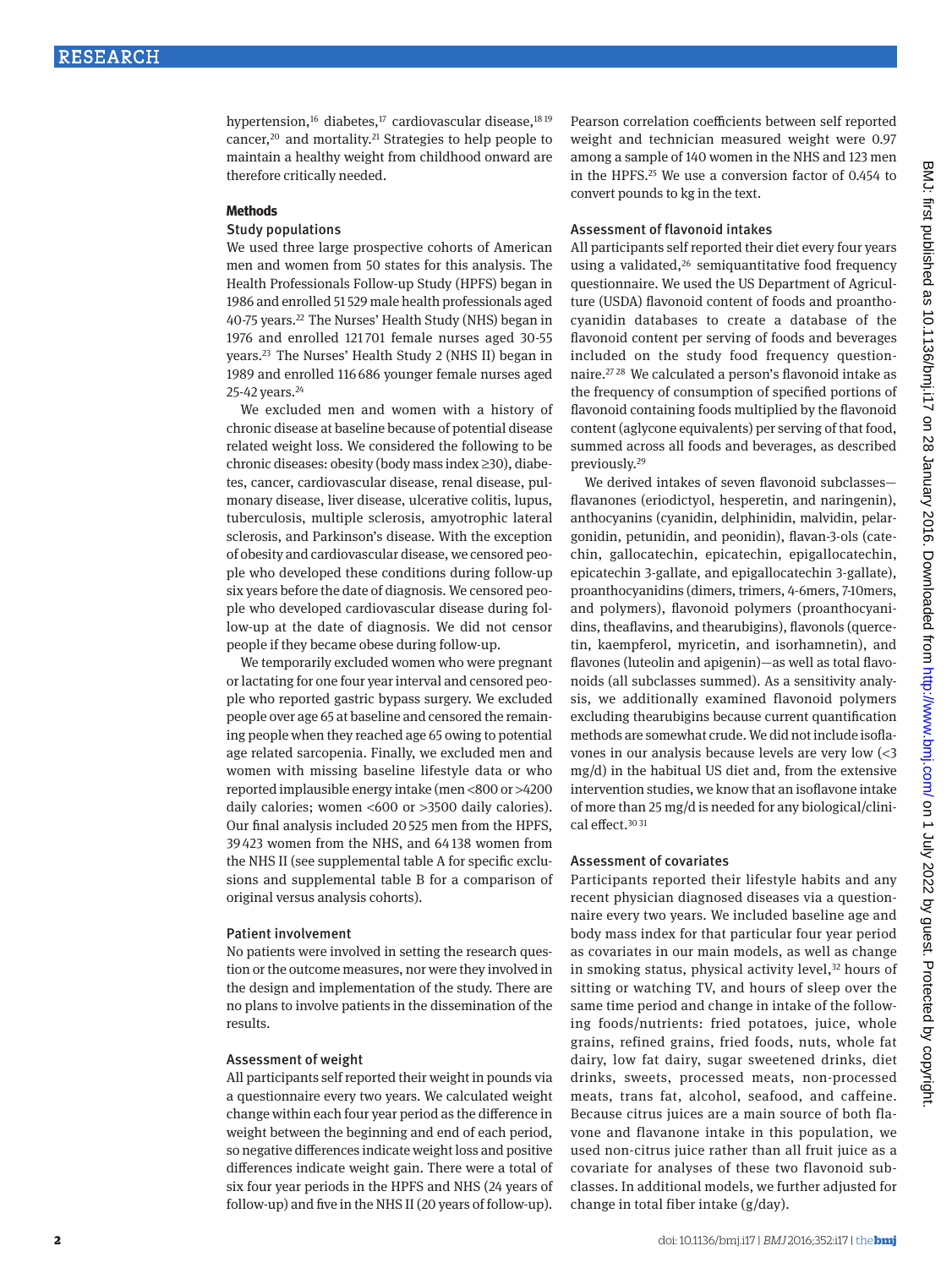# Statistical methods

We used multivariable generalized linear regression models to examine the association between change in weight (lbs) over four years and change in intake of flavonoid subclasses (standard deviation/day) over the same four year time interval, as described in a previous publication.33 We used robust variance to account for within person repeated measures because each person could have contributed up to five time periods, and results for all four year time intervals are averaged. We examined each flavonoid subclass individually and did not mutually adjust for other flavonoid subclasses in our models. We included all other lifestyle factors assessable by questionnaire that we and many others have found to be associated with weight change. We did not include biological factors (such as blood pressure) and drugs because these factors could be mediators (in the causal pathway) or direct correlates of mediators of the effect of diet on weight change.

We truncated change in intake of flavonoids and change in weight at the 0.5th and 99.5th centiles to minimize the influence of outliers. The last observation was carried forward for missing values of continuous variables with the exception of diet (main exposure) and weight (main outcome), and indicators were used for missing values of categorical variables. Missing values were carried forward only once for diet and weight,

after which the follow-up was censored. We did several sensitivity analyses, including a complete case analysis in which missing values were not carried forward, models that included obese participants, and models additionally adjusting for change in total fiber, change in total calorie intake, and baseline levels of all covariates.

We pooled results from the three cohorts by using the DerSimonian-Laird estimators and the Q statistic to test for heterogeneity. The three studies are weighted by the inverse of the sum of the study specific variance plus the common between studies variance (random effects pooling). All analyses used SAS version 9.2 and a two tailed  $\alpha$  of 0.05.

#### **Results**

The average age of participants at baseline ranged from 36.3 years in women in the NHS II to 46.9 years in men in the HPFS and 48.5 years in women in the NHS (table 1). Over each four year period, men gained an average of 2.2 lbs (1 kg), women in the NHS 2.9 lbs (1.3 kg), and women in the NHS II 4.4 lbs (2.0 kg). Men had a median intake of 224 mg/d of total flavonoids, women in the NHS 247 mg/d, and women in the NHS II 236 mg/d. Intake of flavonoid polymers was the highest, ranging from a median of 118 mg/d to 144 mg/d across the three cohorts, and intake of flavones was the lowest, with a median of 1.2 to 2.2 mg/d.

#### Table 1 | Baseline characteristics and average four year lifestyle changes of men and women in three prospective cohorts

|                                             | Health Professionals Follow-up Study<br>$(n=20525)$ |                          | Nurses' Health Study (n=39423) |                            | Nurses' Health Study II (n=64138) |                          |
|---------------------------------------------|-----------------------------------------------------|--------------------------|--------------------------------|----------------------------|-----------------------------------|--------------------------|
| Characteristics                             | Baseline* (1986)                                    | Four year changet        | Baseline* (1986)               | Four year changet          | Baseline* (1991)                  | Four year changet        |
| Age, years                                  | 46.9(2.9)                                           |                          | 48.5(2.4)                      |                            | 36.3(3.4)                         |                          |
| Body mass index, kg/m <sup>2</sup>          | 24.6(1.4)                                           |                          | 23.6(1.4)                      | $=$                        | 22.8(2.2)                         | ÷.                       |
| Weight, lbs                                 | 174 (13)                                            | $2.2$ (-14.0-20.0)       | 140(9)                         | $2.9(-14.0-25.0)$          | 137(16)                           | $4.4(-10.0-32.3)$        |
| Physical activity, MET-hr/wk                | 23.5(19.5)                                          | $5.1 (-46.0 - 100.0)$    | 15.0(9.9)                      | $1.6(-34.7-42.6)$          | 21.6(22.1)                        | $0.4 (-26.1 - 22.6)$     |
| Alcohol, servings/d                         | 0.9(0.7)                                            | $0.0 (-2.1 - 1.6)$       | 0.5(0.4)                       | $0.0 (-1.3 - 0.9)$         | 0.3(0.4)                          | $0.0 (-0.5 - 0.8)$       |
| Caffeine, mg/d                              | 236 (141)                                           | $-11 (-372 - 306)$       | 305 (112)                      | $-29(-354-270)$            | 241 (167)                         | $-12 (-280 - 224)$       |
| Flavonols, mg/d                             | $11.7(7.9-17.0)$                                    | $2.1$ (-14.3-26.9)       | $12.1 (8.1 - 18.1)$            | $1.6(-14.0-27.0)$          | 14.2 (9.3-23.3)                   | $1.3$ ( $-19.5 - 18.0$ ) |
| Flavones, mg/d                              | $2.2(1.2-3.1)$                                      | $0.1$ $(-3.4 - 2.6)$     | $2.1(1.2-3.1)$                 | $0.0 (-2.8-2.2)$           | $1.2(0.7-2.1)$                    | $0.1$ $(-1.4-2.2)$       |
| Flavanones, mg/d                            | $41.7(16.1-64.9)$                                   | $-0.1$ $(-79.3 - 78.9)$  | 37.6 (14.9-63.7)               | $-0.7$ ( $-66.1 - 62.0$ )  | $21.7(9.3-48.6)$                  | $-1.3$ $(-42.5 - 47.8)$  |
| Flavan-3-ols, mg/d                          | 23.9 (13.5-51.0)                                    | $0.5(116.3-115.7)$       | 24.2 (13.2-71.6)               | $-0.9$ ( $-113.6-133.2$ )  | 26.1 (13.0-73.6)                  | $-0.8$ $(-119.4 - 79.4)$ |
| Anthocyanins, mg/d                          | $7.7(3.9-16.2)$                                     | $2.4 (-24.6 - 28.7)$     | $11.5(5.2-19.6)$               | $1.8(-28.4-28.3)$          | $5.7(3.1-14.6)$                   | $4.5$ ( $-17.5 - 34.6$ ) |
| Polymers, mg/d                              | 117.6 (63.4-214.4)                                  | $7.1$ $(-344.7 - 370.8)$ | 134.9 (72.6-254.4)             | $1.3$ ( $-342.6 - 396.5$ ) | 143.5 (76.5-267.6)                | $3.9(-363.6-252.3)$      |
| Total flavonoids, mg/d                      | 223.6 (138.1-362.2)                                 | 11.9 (-472.6-531.4)      | 247.1 (149.8-416.0)            | $2.5$ (-480.3-547.0)       | 235.9 (136.9-410.6)               | $8.2 (-506.2 - 360.3)$   |
| Total fruit without juice, servings/d       | 1.5(0.7)                                            | $0.1 (-1.9 - 2.1)$       | 1.5(0.5)                       | $0.0$ (-1.9-1.9)           | 1.2(0.7)                          | $0.0$ ( $-1.3-1.5$ )     |
| Total vegetables, servings/d                | 2.9(1.0)                                            | $0.2 (-2.6 - 3.7)$       | 3.2(0.8)                       | $0.1$ (-2.6-3.4)           | 3.1(1.6)                          | $0.0 (-2.7-3.0)$         |
| Whole fat dairy, servings/d                 | 1.0(0.6)                                            | $-0.1$ $(-2.3-1.4)$      | 1.2(0.5)                       | $-0.1$ $(-2.3-1.2)$        | 0.8(0.6)                          | $0.0 (-1.4 - 1.1)$       |
| Low fat dairy, servings/d                   | 0.8(0.6)                                            | $-0.1$ $(-2.0 - 1.7)$    | 0.8(0.4)                       | $0.1$ $(-1.5-2.0)$         | 1.1(0.8)                          | $0.0$ $(-1.4-1.7)$       |
| Seafood, servings/d                         | 0.4(0.2)                                            | $0.0 (-0.5 - 0.6)$       | 0.3(0.1)                       | $0.0 (-0.5 - 0.4)$         | 0.3(0.2)                          | $0.0 (-0.4-0.3)$         |
| Whole grains, servings/d                    | 1.5(0.8)                                            | $0.0 (-2.3 - 2.9)$       | 0.8(0.4)                       | $0.1 (-1.6 - 2.2)$         | 1.3(0.9)                          | $0.0$ ( $-1.5-1.3$ )     |
| Refined grains, servings/d                  | 1.2(0.6)                                            | $0.0 (-2.1 - 2.1)$       | 1.2(0.4)                       | $0.0$ (-1.7-1.7)           | 1.3(0.7)                          | $-0.1$ $(-1.3-1.7)$      |
| Nuts, servings/d                            | 0.3(0.3)                                            | $0.0 (-0.9 - 0.8)$       | 0.1(0.1)                       | $0.0 (-0.6 - 0.5)$         | 0.1(0.1)                          | $0.1 (-0.2 - 0.7)$       |
| Sugar sweetened drinks, servings/d          | 0.3(0.4)                                            | $0.0 (-0.9 - 0.9)$       | 0.2(0.2)                       | $0.0 (-0.6 - 0.7)$         | 0.3(0.5)                          | $0.0 (-0.9 - 0.8)$       |
| Zero calorie soda, servings/d               | 0.5(0.6)                                            | $0.0$ ( $-1.5-1.6$ )     | 0.5(0.4)                       | $0.0$ (-1.2-1.5)           | 0.9(1.1)                          | $-0.1$ $(-1.8-1.5)$      |
| Juice, servings/d                           | 0.8(0.5)                                            | $0.0$ ( $-1.6 - 1.5$ )   | 0.7(0.4)                       | $0.0$ ( $-1.3-1.3$ )       | 0.7(0.6)                          | $-0.1$ $(-1.2 - 1.0)$    |
| Sweets, servings/d                          | 1.3(0.8)                                            | $0.0$ ( $-2.4 - 2.3$ )   | 1.1(0.5)                       | $0.0$ ( $-1.8-2.2$ )       | 1.1(0.8)                          | $-0.1$ $(-1.5-1.4)$      |
| Processed meats, servings/d                 | 0.4(0.2)                                            | $0.0 (-0.8 - 0.6)$       | 0.3(0.1)                       | $0.0 (-0.6 - 0.4)$         | 0.2(0.2)                          | $0.0 (-0.4 - 0.4)$       |
| Non-processed meats, servings/d             | 0.6(0.3)                                            | $0.0 (-0.9 - 0.7)$       | 0.6(0.2)                       | $0.0 (-0.7 - 0.6)$         | 0.5(0.3)                          | $0.0 (-0.5 - 0.5)$       |
| Trans fat, %                                | 1.3(0.3)                                            | $0.0 (-0.7-1.3)$         | 1.7(0.3)                       | $-0.2$ ( $-1.1-0.9$ )      | 1.6(0.5)                          | $-0.2$ (-1.0-0.5)        |
| *Mean (SD) or median (interquartile range). |                                                     |                          |                                |                            |                                   |                          |

†Mean (1st- 99th centile range).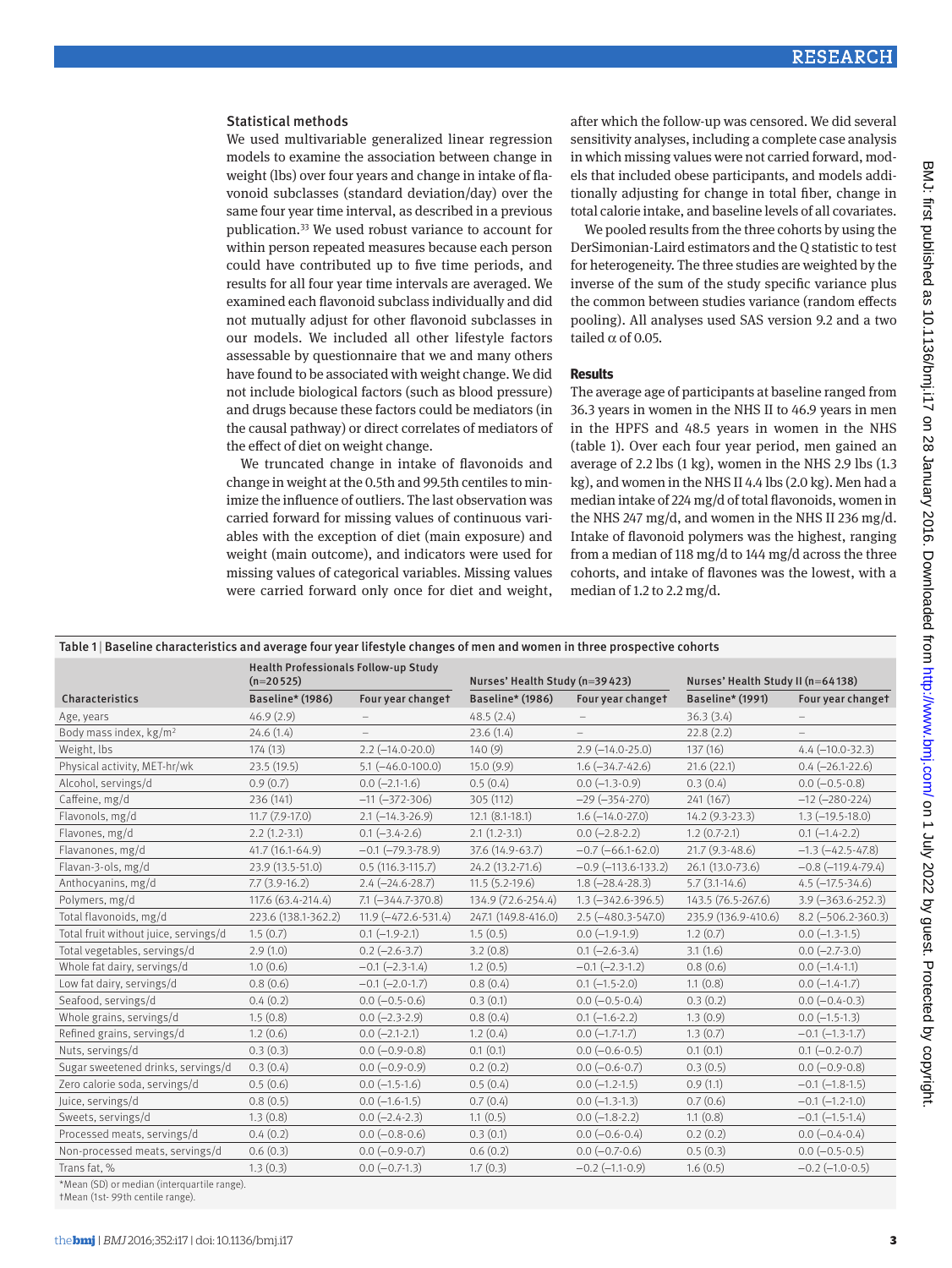| Table 2   Four year weight change (lbs, 95% CI) associated with increased daily flavonoid intake (1 SD/day)                                                                                                                                                                                                                                                                                                            |                        |                                                                                                                                                                                                                                                         |                                |                                    |                                              |                                                                                                                                                                                                                                |                                    |
|------------------------------------------------------------------------------------------------------------------------------------------------------------------------------------------------------------------------------------------------------------------------------------------------------------------------------------------------------------------------------------------------------------------------|------------------------|---------------------------------------------------------------------------------------------------------------------------------------------------------------------------------------------------------------------------------------------------------|--------------------------------|------------------------------------|----------------------------------------------|--------------------------------------------------------------------------------------------------------------------------------------------------------------------------------------------------------------------------------|------------------------------------|
|                                                                                                                                                                                                                                                                                                                                                                                                                        |                        | Health Professionals Follow-up Study (n=20525)                                                                                                                                                                                                          | Nurses' Health Study (n=39423) |                                    | Nurses' Health Study II (n=64138)            |                                                                                                                                                                                                                                | Pooled* (n=124086)                 |
| Flavonoid                                                                                                                                                                                                                                                                                                                                                                                                              | Model 1                | Model <sub>2</sub>                                                                                                                                                                                                                                      | Model <sub>1</sub>             | Model <sub>2</sub>                 | Model <sub>1</sub>                           | Model <sub>2</sub>                                                                                                                                                                                                             | Model <sub>2</sub>                 |
| Flavonols (SD=7 mg)                                                                                                                                                                                                                                                                                                                                                                                                    |                        |                                                                                                                                                                                                                                                         |                                |                                    |                                              |                                                                                                                                                                                                                                |                                    |
| Flavones (SD=0.9 mg)                                                                                                                                                                                                                                                                                                                                                                                                   | $0.00 (-0.03 to 0.04)$ | $0.00 (-0.04 to 0.03)$                                                                                                                                                                                                                                  | $-0.03(-0.04 to 0.03)$         | $-0.01(-0.04 to 0.02)$             | $-0.02(-0.05 to 0.02)$ $+0.03(0.05 to 0.05)$ |                                                                                                                                                                                                                                | $0.00 (-0.02 to 0.01)$             |
| Flavanones (SD=25 mg)                                                                                                                                                                                                                                                                                                                                                                                                  | $0.01 (-0.04 to 0.05)$ | $0.02 (-0.02 \text{ to } 0.07)$                                                                                                                                                                                                                         | $0.11$ $(0.07$ to $0.15$ ) t   | $0.12$ (0.08 to 0.16) <sup>†</sup> | $0.25(0.21 to 0.30)$ †                       | $0.18$ (0.14 to 0.22) t                                                                                                                                                                                                        | $0.11$ (0.02 to 0.20) <sup>†</sup> |
| Flavan-3-ols $(SD=45$ mg)                                                                                                                                                                                                                                                                                                                                                                                              |                        | $-0.13$ $(-0.2010 - 0.06)$ $+$ $-0.1910 - 0.1910 - 0.0710 - 0.0710 - 0.02010 - 0.0010 - 0.0010 - 0.0000 - 0.0000 - 0.0000 - 0.0000 - 0.0000 - 0.0000 - 0.0000 - 0.0000 - 0.0000 - 0.0000 - 0.0000 - 0.0000 - 0.0000 - 0.0000 - 0.0000 - 0.0000 - 0.000$ |                                | $-0.03 (-0.07 to 0.02)$            |                                              | +(20) 0-21 ZLO-U QLO-U QLO-O-QLO-U QLO-U QLO-U QLO-U QLO-U QLO-U QZO-U QLO-O-QLO-O-O-O-O-O-QLO-O-QLO-U QLO-U QLO-U QLO-U QLO-U QLO-U QLO-O-QLO-O-QLO-O-QLO-O-QLO-O-QLO-O-QLO-O-QLO-O-QLO-O-QLO-O-QLO-O-QLO-O-QLO-O-QLO-O-QLO-O |                                    |
| Anthocyanins (SD=10 mg)                                                                                                                                                                                                                                                                                                                                                                                                |                        | +1,5t101 0 0 0 0 − 2 1/2 0 − 2 1/2 0 − 2 1/2 0 − 2 1/2 0 − 2 1/2 0 − 2 1/2 − 2 1/2 − 2 1/2 − 2 1/2 − 2 1/2 − 2 1/2 − 2 1/2 − 2 1/2 − 2 1/2 − 2 1/2 − 2 1/2 − 2 1/2 − 2 1/2 − 2 1/2 − 2 1/2 − 2 1/2 − 2 1/2 − 2 1/2 − 2 1/2 −                            |                                |                                    |                                              |                                                                                                                                                                                                                                |                                    |
| Polymers (SD=138 mg)                                                                                                                                                                                                                                                                                                                                                                                                   |                        |                                                                                                                                                                                                                                                         |                                |                                    |                                              |                                                                                                                                                                                                                                |                                    |
| Proanthocyanidins (SD=72 mg)                                                                                                                                                                                                                                                                                                                                                                                           |                        |                                                                                                                                                                                                                                                         |                                |                                    |                                              |                                                                                                                                                                                                                                |                                    |
| Total flavonoids (SD=194 mg)                                                                                                                                                                                                                                                                                                                                                                                           |                        | 4)5000−2−27200−2−27200−2−27200−2−27200−2−27200−2−27200−21200−21200−21200−21200−21200−21200−21200−21200−21200−21200−21200−21200−21200−21200−21200−21200−21200−21200−21200−21200−21200−21200−22200−21200−21200−22200−21200−212                            |                                |                                    |                                              |                                                                                                                                                                                                                                |                                    |
| Model 2=adjusted for age and body mass index at baseline and change in smoking sphysical activity, hours of sitting or watching TV, hours of sleep, fried potatoes, juice (non-citrus for flavones and flavanones), whole grai<br>foods outs wholefat dairy lowfat dairy sugar sweetened drinks chief trinks sweets processed meats processed meats transfat alcohol seafood and caffeine<br>Model 1=adjusted for age. |                        |                                                                                                                                                                                                                                                         |                                |                                    |                                              |                                                                                                                                                                                                                                |                                    |

foods, nuts, whole fat dairy, low fat dairy, sugar sweetened drinks, diet drinks, sweets, processed meats, non-processed meats, trans fat, alcohol, seafood, and caffeine. \*Meta-analysis with random effects. \*Meta-analysis with random effects

195% CI excludes zero (null) †95% CI excludes zero (null).

Increased intake of most flavonoid subclasses, with the exception of flavones and flavanones, was inversely associated with weight gain (table 2). The strongest magnitude of association was seen for anthocyanins, flavonoid polymers (including proanthocyanidins alone), and flavonols; each greater standard deviation of daily intake was associated with 0.16 to 0.23 lbs (0.07- 0.10 kg) less weight gained over four year intervals. Eighty three per cent of flavanone and 44% of flavone intake was derived from citrus fruits and juices. When we adjusted intakes of flavones and flavanones for total juice intake rather than non-citrus juice, an important contributor to weight gain in these cohorts, $33$  the observed associations between intake of these two subclasses and weight gain were stronger, inverse, and statistically significant (table 3, model 4 *v* model 5).

These associations remained significant for anthocy anins and flavonoid polymers (including proanthocy anidins alone) when we further adjusted for change in total fiber intake but not for flavonols, flavanones, and flavan-3-ols. In these models, increased fiber intake was inversely associated with weight change in all three cohorts. When we excluded thearubigins from total fla vonoid polymers, the association with weight change was stronger in fully adjusted models: −0.61 (95% confidence interval −0.83 to −0.38) lbs per increased SD (76 mg).

Models with and without adjustment for change in other aspects of diet were very similar (table 3, model 2 *v* model 3). All associations were virtually identical when we additionally included change in total energy intake as a covariate in our models. In addition, models that included obese participants (supplemental table C) and models that used a complete case analysis in which missing values were not carried forward (supplemental table D) showed very similar results.

In these cohorts, the main food sources of anthocya nins were blueberries and strawberries, while flavan-3 ols and their oligomers (polymers) were mainly derived from tea and apples. As noted above, orange juice and oranges were the main sources of flavanone and flavone intakes, and tea and onions were the main sources of flavonols in the habitual diet (figure 1). Dietary sources of the different flavonoid subclasses were similar across cohorts, with the exception of beer providing flavan-3 ols in the HPFS, peppers providing flavones in the NHS, and red wine providing flavones in the NHS II and HPFS. The food frequency questionnaire did not include all fruits and vegetables, and some known rich sources of flavonoids, such as blackberries and raspber ries, were not specifically included.

# **Discussion**

We found that increased consumption of most flavonoid subclasses was associated with less weight gain among men and women aged 27-65 followed for up to 24 years. The greatest magnitude of association was observed for anthocyanins, flavonoid polymers, and flavonols. These associations remained statistically sig nificant for anthocyanins and flavonoid polymers (including proanthocyanidins alone) even after further adjustment for fiber intake, which was inversely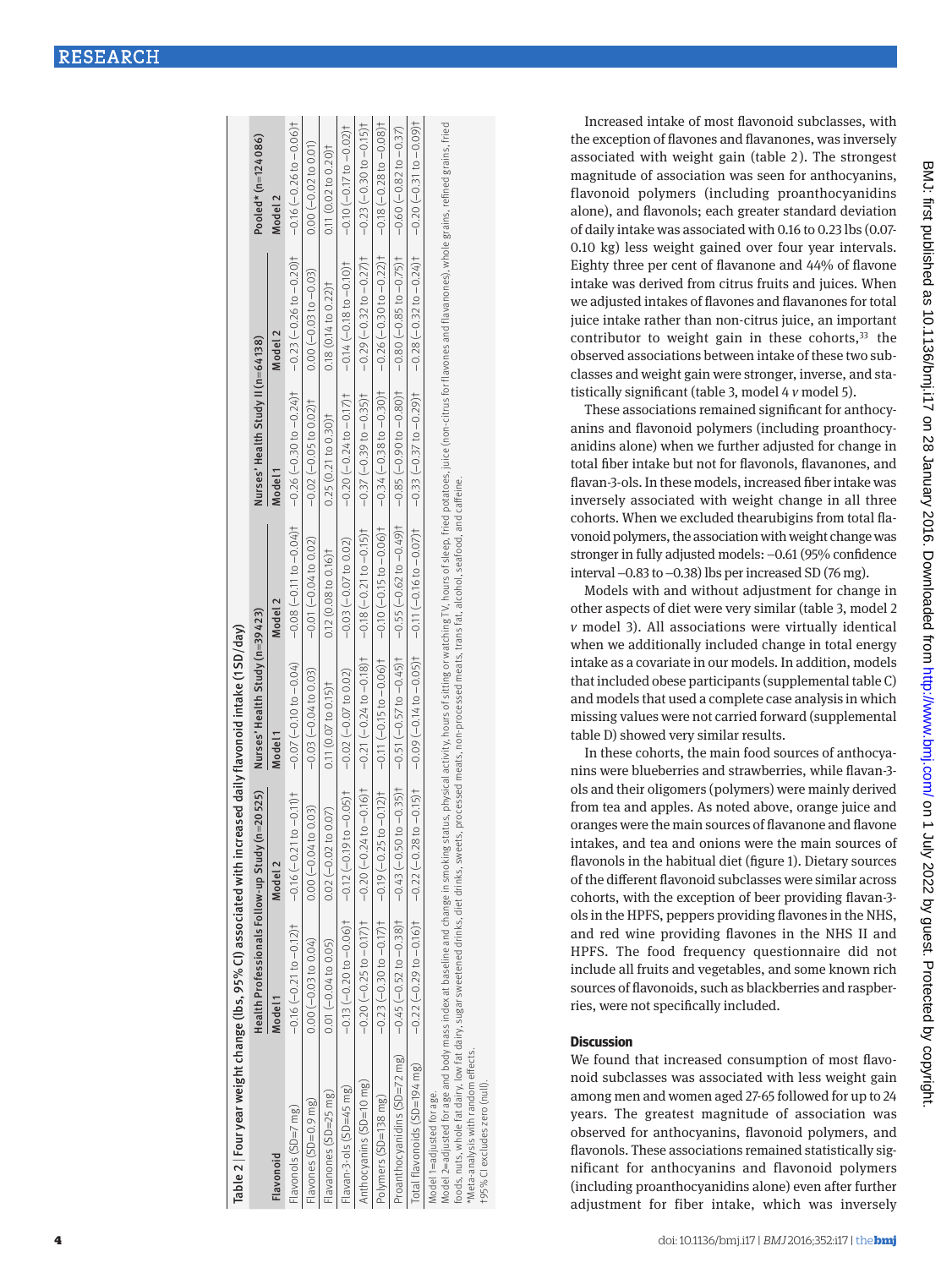# Strengths and limitations of study

Our study has some limitations. Although our validated food frequency questionnaire specifies portion size,

associated with weight change in all three cohorts, indicating that high anthocyanin and flavonoid polymer food sources may be associated with less weight gain through mechanisms other than fiber content. The magnitudes of these associations were small,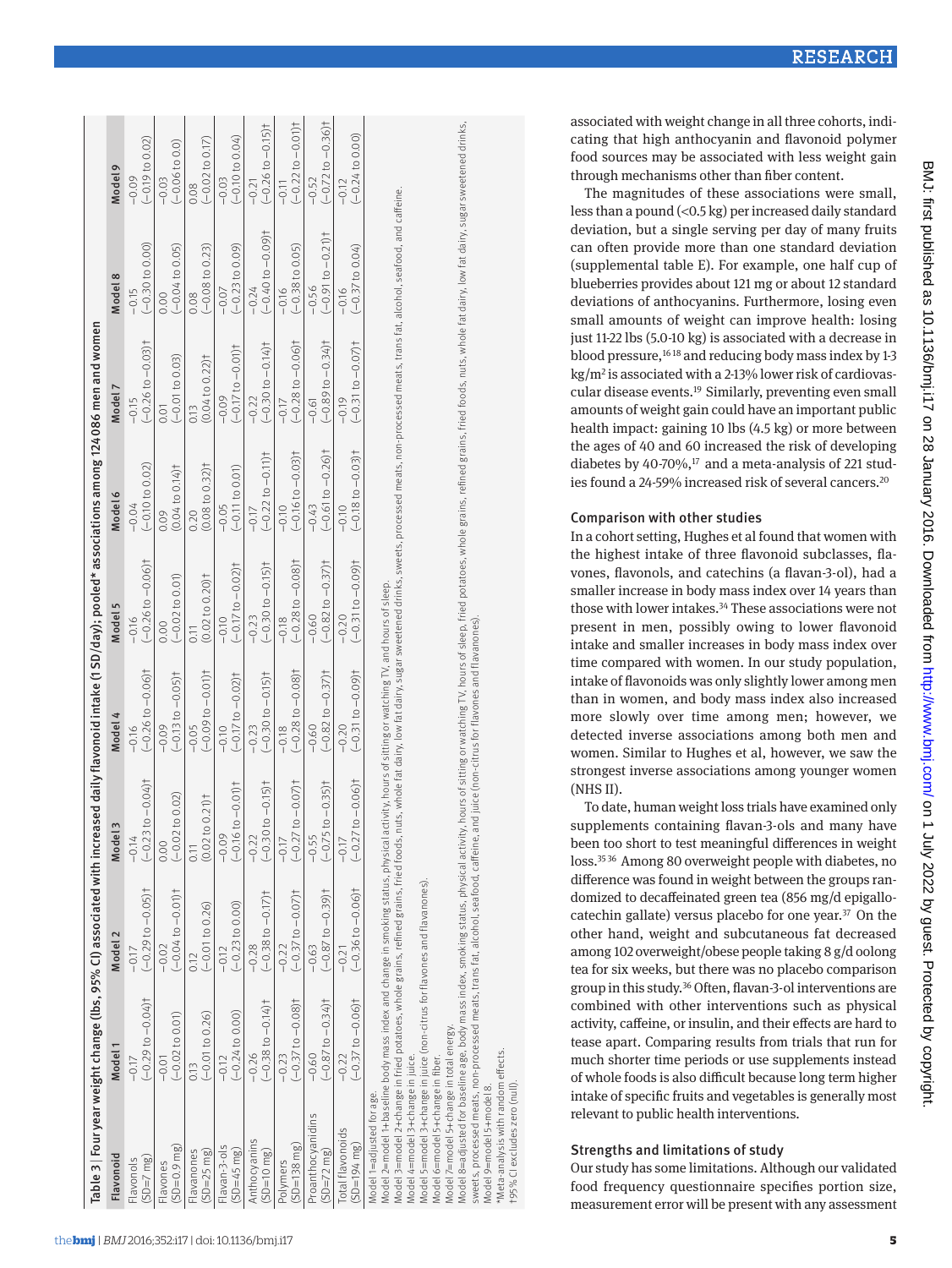

Fig 1 | Major dietary sources of flavonoids by subclass, averaged for 1986-2010 in Health Professionals Follow-up Study (HPFS) and Nurses' Health Study (NHS) and 1991-2007 in NHSII.

> of diet and the flavonoid content of foods varies depending on ripeness, storage conditions, food processing, and season, which may introduce additional measurement error. As dietary thearubigin intakes are crudely measured, we did further analysis excluding thearubigins from the flavonoid polymer subclass and found a stronger inverse association with weight change (−0.61 lbs per increased daily SD over four years versus −0.18 lbs).

> Furthermore, our food frequency questionnaire did not capture all food sources of flavonoids, but it did capture the main sources present in the habitual diet. Our results could underestimate true associations if people who gained weight in the beginning of a four year period modified their diet in response and began to eat more fruits and vegetables, and hence more flavonoids, in order to lose weight (reverse causality). On the other hand, our results could overestimate true associations if people who gained weight stopped eating fruits and vegetables. In addition, although we incorporated a comprehensive list of confounders, residual confounding is possible owing to imperfect measurement of confounders and potential unmeasured/ unknown confounders. The source of confounding most difficult to control is other constituents of the foods that are high in flavonoids; in our analysis, control for fiber intake substantially attenuated the observed associations, except for associations with anthocyanins and flavonoid polymers. Finally, our results may be generalizable only to people of similar age, race, and socioeconomic status.

> Strengths of our study include the measurement of all major flavonoid subclasses, the inclusions of more than 100000 men and women, a wide age range, and up to 24 years of follow-up. Furthermore, each

participant completed a validated, semiquantitative food frequency questionnaire up to seven times during follow-up. We additionally had data on a comprehensive set of potential dietary and lifestyle confounders; this and the restriction of this population to participants with higher education and income reduced residual confounding due to socioeconomic status. Finally, our results were consistent across both sexes and different ages.

# Conclusions and policy implications

These data may help to refine previous dietary recommendations for the prevention of obesity and its potential consequences. Our results suggest that choosing high flavonoid fruits and vegetables, such as apples, pears, berries, and peppers, may help with weight control. Most Americans consume less than one cup (less than two servings) of fruits and less than two cups of vegetables daily,<sup>38</sup> and juice and potatoes are major contributors to intake.38 Beyond increasing intake to current recommendations of two cups of fruit and 2.5 cups of vegetables per day,<sup>39</sup> people may be able to maximize their health benefit by including optimal fruits and vegetables in their daily diets.

We acknowledge the Channing Division of Network Medicine, Department of Medicine, Brigham and Women's Hospital and Harvard Medical School. We thank the participants of the Nurses' Health and Health Professionals Follow-up Studies for their ongoing dedication.

Contributors: MLB, EBR, and AC conceived and designed the experiments. MLB, WCW, FBH, EBR, and AC conducted the experiments. MLB analyzed the data and wrote the first draft of the manuscript. KJM, WCW, FBH, EBR, and AC contributed to the writing of the manuscript. All authors agree with the manuscript's results and conclusions. MLB is the guarantor.

Funding: This study was supported by grants P01 CA87969, R01 CA49449, R01 HL034594, R01 HL088521, UM1 CA176726, R01 CA67262, UM1 CA167552, R01 HL35464, and UM1 CA186107 from the National Institutes of Health; the Biotechnology, Biological Sciences Research Council (BBSRC), UK (reference BB/J004545/1); and the project "Diet and prevention of ischemic heart disease: a translational approach" (DIPI, www.dipi.dk), which is supported by the Danish Council for Strategic Research (today, Innovation Fund Denmark) (contract 0603-00488B). AC is a Royal Society Wolfson Research Merit Award holder. The funders played no role in the study design, data collection, analysis and interpretation of data, writing of the manuscript, or the decision to submit the article for publication.

Competing interests: All authors have completed the ICMJE uniform disclosure form at www.icmje.org/coi\_disclosure.pdf (available on request from the corresponding author) and declare: support for the study as described above; ERB and AC have a collaborative grant, unrelated to this project, to conduct observational and experimental studies of blueberries and cardiovascular disease health outcomes from the US Highbush Blueberry Council; no other relationships or activities that could appear to have influenced the submitted work.

Ethical approval: The study protocol was approved by the Institutional Review Board of the Brigham and Women's Hospital and by the Harvard T.H. Chan School of Public Health Human Subjects Committee Review Board (ID 2008POOO327). All participants provided voluntary responses to mailed questionnaires that served as informed consent.

Transparency declaration: The lead author (the manuscript's guarantor) affirms that the manuscript is an honest, accurate, and transparent account of the study being reported; that no important aspects of the study have been omitted; and that any discrepancies from the study as planned (and, if relevant, registered) have been explained.

Data sharing: Health Professionals Follow-up Study, Nurses' Health Study, and Nurses' Health Study II data may be used in collaboration with a principal investigator. Please see the study websites for more information: www.hsph.harvard.edu/hpfs/hpfs\_collaborators.htm and www.channing.harvard.edu/nhs/?page\_id=52.